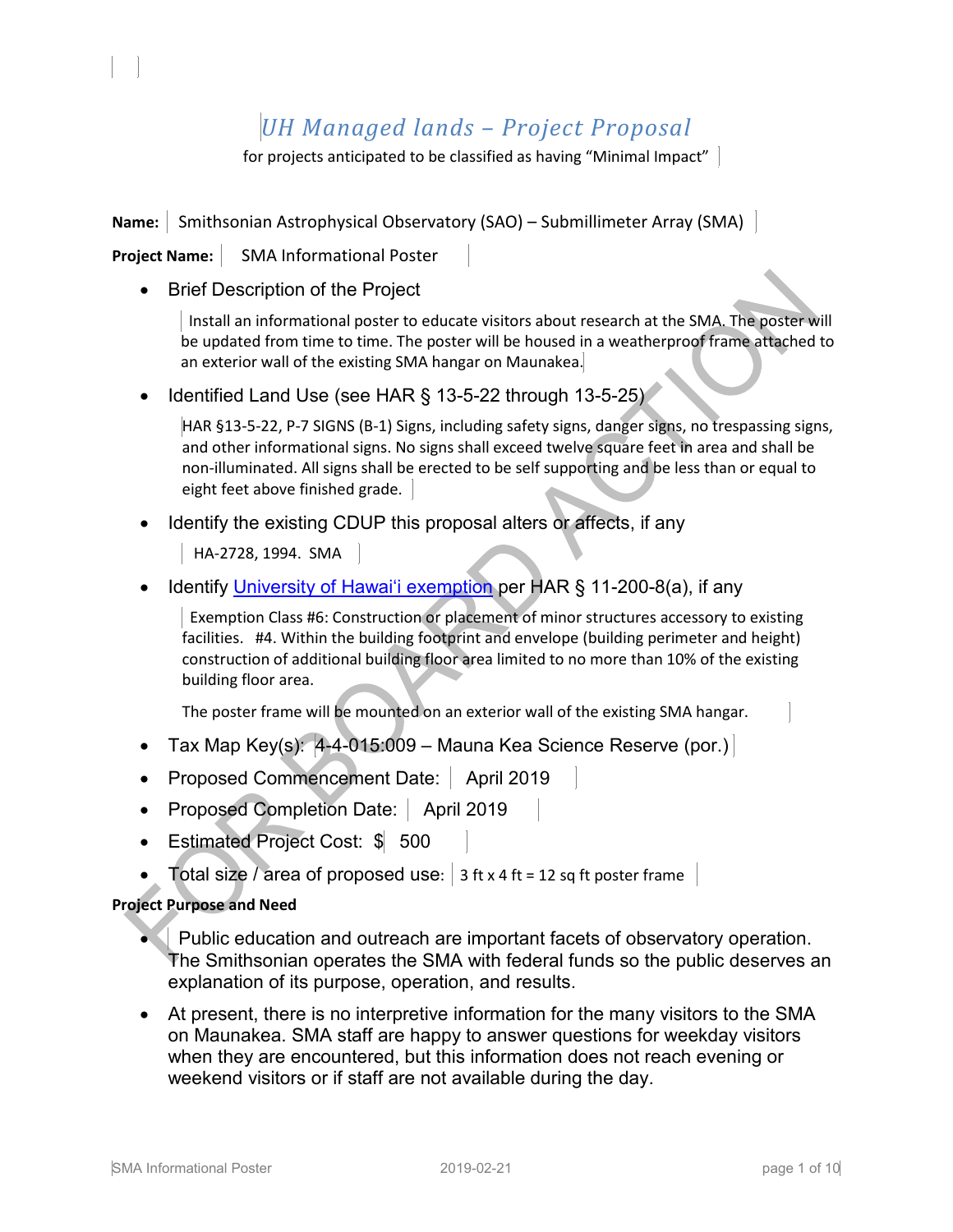- An informational poster will briefly describe the characteristics and operation of the SMA and will highlight some of the astronomical research (Figure 1).
- The poster will be updated from time to time to include new results.

## **Existing Conditions at Project Site(s)**

l,

• Geology, Climate, & Hazards

 Maunakea is considered an active, post-shield phase volcano (USGS) rising to nearly 13,800 ft. Climate conditions at altitudes of 12,500 ft and above are often below freezing and when combined with humidity above 100% or precipitation, on the surfaces resulting in natural cinder movement from geophysical processes. The project site is a wall of the existing SMA hangar.

## • Flora, Fauna, Ecology, Water Resources

 None. The project site is an exterior wall of the existing SMA hangar. OMKM performs routine monitoring for invasive species.

## • Cultural Resources

 The nearest Historic Property is over 900 feet away from the SMA hangar. The site is part of the Maunakea Summit Region Historic District, SIHP # 26869. A comprehensive inventory of the site was completed in 2006. The "Archaeological Inventory Survey of the Mauna Kea Science Reserve" was completed in 2010, and annual routine monitoring continues by OMKM.

## **Recreation**

None. Visitors to Maunakea may read the informational poster.

## • Built Infrastructure

 The poster frame will be installed on an exterior door of the SMA hangar adjacent to an entry door (Figure 2).  $|$ 

## • Landscaping & Visual Conditions

 The poster frame will be installed on an exterior door of the SMA hangar adjacent to an entry door (Figures 2 & 3). The location is protected by an overhang. The poster will be legible by visitors standing nearby. From further away, the poster be unobtrusive. The poster will be unlit, i. e., there will not be any artificial lighting.

## **Description of the Project**

• Describe the process of completing the project.

 A waterproof aluminum poster frame will be mounted on an exterior wall of the existing SMA hangar adjacent to an entry door. The frame is 3 ft x 4 ft (Figure 1). The top of the frame will be less than 8 ft above natural grade.

**Location** 

A waterproof aluminum poster frame will be mounted on an exterior wall of the existing SMA hangar adjacent to an entry door (Figures 2 & 3).

• Who will do the work?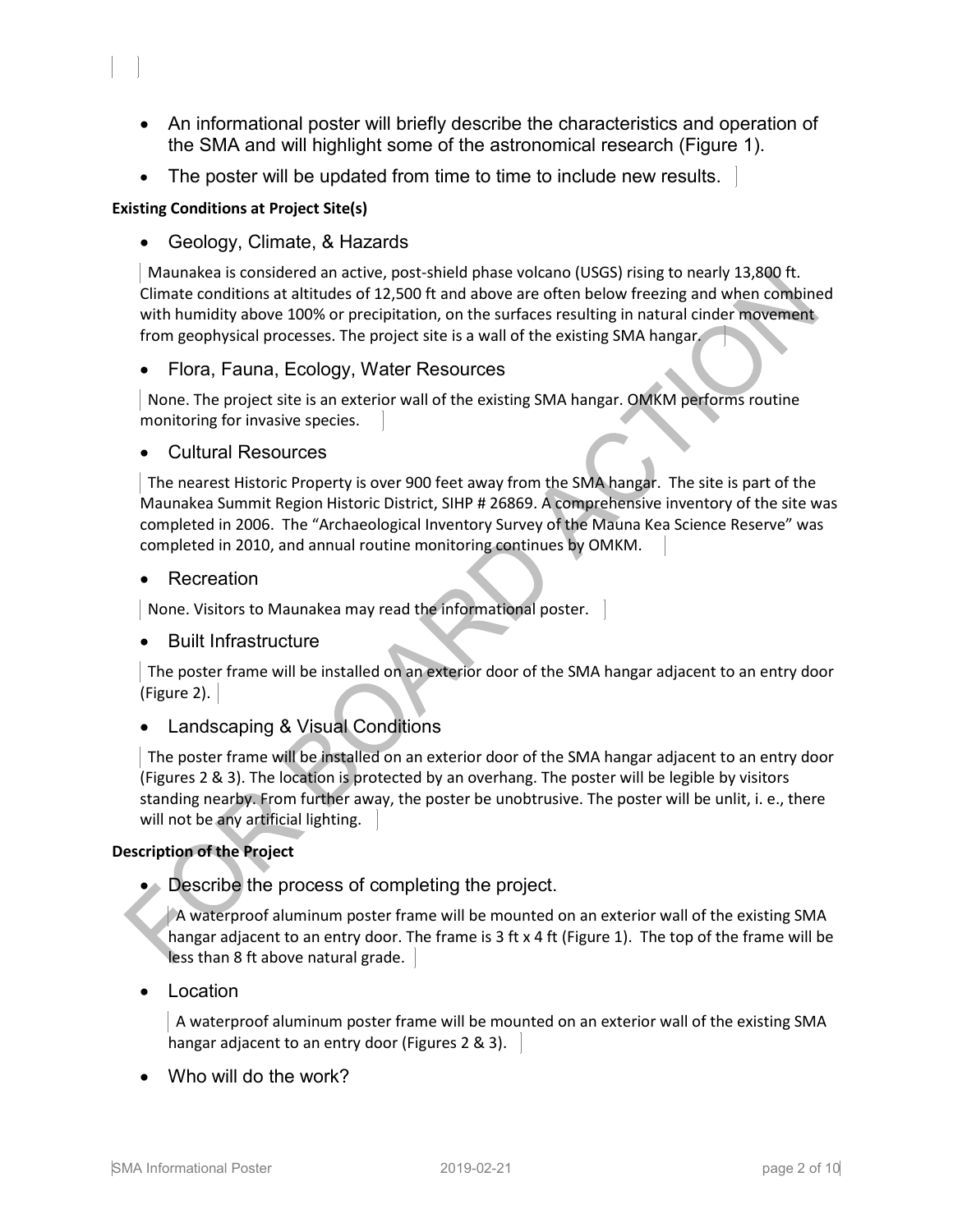SMA staff will install the poster frame. SMA staff will update the poster from time to time. OMKM will be notified of updates and given the opportunity to review if requested. Reviews are anticipated primarily only if poster content encompasses subjects beyond the subject of the SMA facility and research highlights

## • Equipment & Transportation

 No transport of large equipment is anticipated. Supplies and small parts for installation and repairs, etc., will be transported in SMA light vehicles.

## **Measures to protect the environment and/or mitigate impacts**

## • Protective Measures

l,

Notify OMKM in writing at least 5 days prior to beginning field work on UH-managed lands (Halepōhaku, Road Corridor, Maunakea Science Reserve, or Astronomy Precinct). No project notification will be accepted by OMKM until all permit requirements are submitted to and approved by OMKM (i.e. any required BMPs, Communication Plans, contract scope questions, etc. must be finalized and approved by OMKM more than 5 days in advance of project commencement).

All project participants must attend an OMKM orientation *prior* to participating in work on Maunakea.

Use of 4-wheel drive vehicles when traveling above Halepōhaku is required.

Allow OMKM Rangers to visit and monitor activities.

Comply with all actions and measures described in this proposal, including (community) benefits, CMP compliance list, and mitigation measures.

Ensure that loose tools or equipment are not left unattended and are properly stored at the end of each day.

In preparation for high wind conditions, protocols must include measures to ensure debris and equipment are not blown from the job site. Projects occurring in the summit region must verify that temporary and permanent infrastructure can sustain 120 mph winds.

All improvements shall be designed and installed to withstand the severe weather conditions on the mountain.

Remove and properly dispose of all waste material. All perishable items including food, food wrappers and containers, etc., shall be removed from the site at the end of each day and properly disposed.

Employ invasive species prevention best practices, including inspections of materials by a DLNRapproved biologist, as identified in the *Maunakea Invasive Species Management Plan*, prior to entering UH managed lands.

Motorized equipment, when stationary, must have a drain-pan in place suitable for catching fuel or fluid leaks. To allow for expansion with reduced atmospheric pressure, fuel tanks should not be more than 3/4 full prior to transport to the summit (unless used as the fuel source for transport to the summit).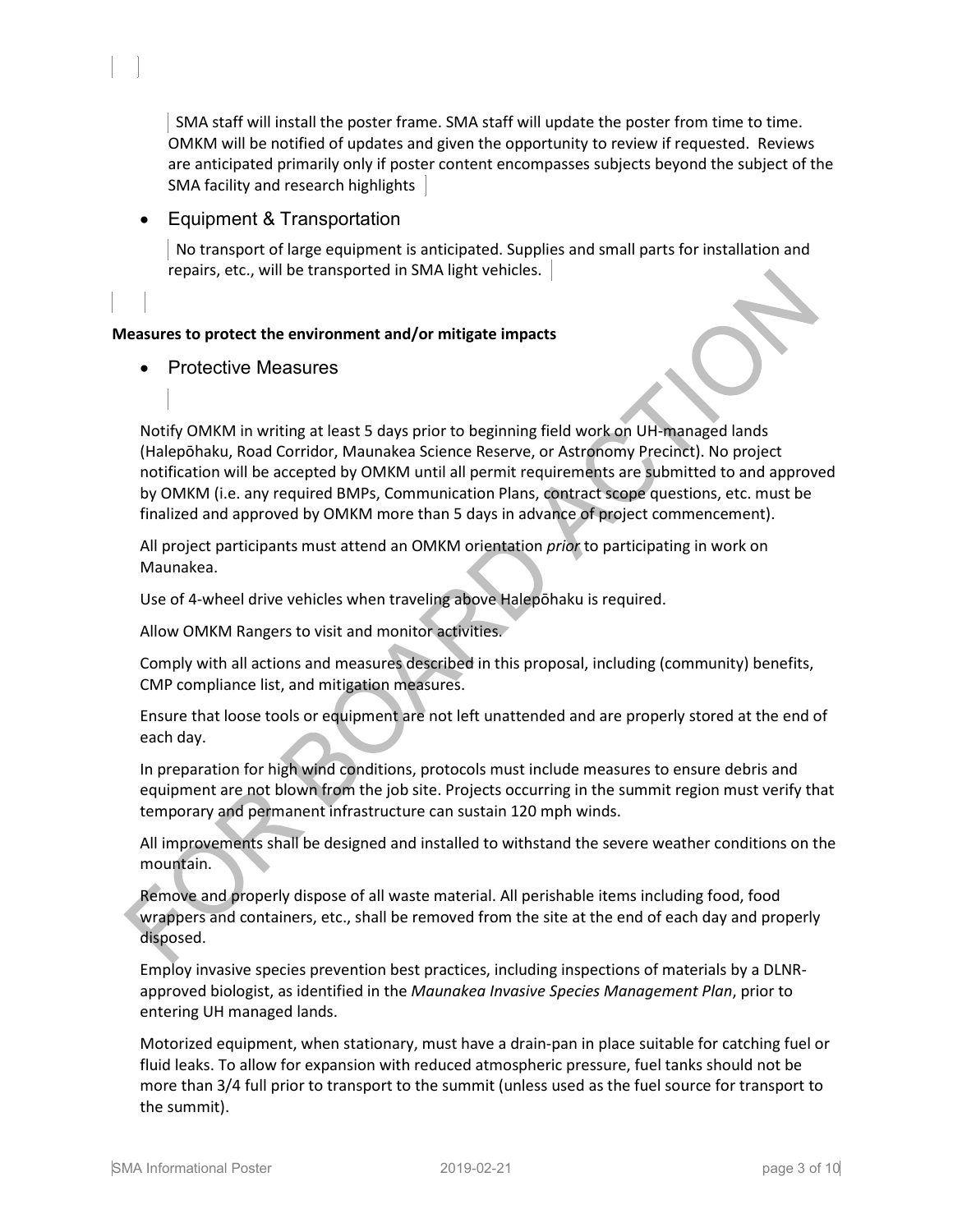Large, heavy, or oversized loads must submit notification to the Maunakea Road Conditions listserve at least one day prior to delivery. Loads requiring an escort on public roadways must have this escort accompany them to the final destination. Projects choosing not to do so must obtain approval from the Maunakea Rangers before arriving at Halepōhaku. Projects failing to submit notification or arrange for escort to the summit may be denied entry to Halepōhaku or above.

Nēnē (*Branta sandvicensis*) may be present. If a nēnē appears within 100 feet (30.5 meters) of ongoing work, all activity shall be temporarily suspended until the animal leaves the area of its own accord. Feeding of nēnē is prohibited.

The project approval/permit may not be transferred or assigned. A copy of the approval/permit must be present on-site and available for review at all times while working on University-managed lands.

No use of mechanized equipment is allowed unless authorized by this permit.

Identify and comply with other permit requirements, such as County of Hawaii building permits or Department of Land and Natural Resources (see both any applicable DLNR permit and HAR §13-5-42 Standard conditions)

Placement of permanent: markers, monuments, mag nails, survey pins, etc. is not allowed without explicit prior approval from OMKM (and the State if required) for this purpose. ALL surveyors work must be shared with OMKM in digital format (i.e. CAD file as well as PDF) with coordinate info stored in and using a common, transferrable coordinate reference system such as "State Plane Coordinates (NAD83), Hawaii Zone 1."

Use of real-time GPS during any surveying or equipment operation requires advance written approval from OMKM and the Institute for Astronomy. Written approval should be requested at least 4 weeks prior to the proposed activity.

Electronic and paper copies of all publications resulting from the work will be provided to OMKM.

Notify OMKM in writing when field activity associated with the project is completed.

The project must be completed within the time frame specified in the proposal and DLNR approval. Projects not completed within this timeframe are not allowed to continue (or commence) without explicit, prior, written approval from OMKM.

• Compliance with Lease, Sublease, or Comprehensive Management Plan (CMP)

 During the proposed work, SAO/SMA will comply will all applicable OMKM policies and procedures.

| <b>COMPONENT PLAN: UNDERSTANDING AND PROTECTING MAUNA KEA'S RESOURCES</b> |                                                         |                                                                               |                                                                                    |  |  |
|---------------------------------------------------------------------------|---------------------------------------------------------|-------------------------------------------------------------------------------|------------------------------------------------------------------------------------|--|--|
|                                                                           | <b>EDUCATION AND OUTREACH</b>                           | <b>Subplans</b>                                                               | <b>Comments</b>                                                                    |  |  |
| <b>Program Development</b>                                                |                                                         |                                                                               |                                                                                    |  |  |
| $EO-1$                                                                    | Develop and implement education and<br>outreach program | <b>NRMP 4.1</b><br><b>CRMP 4.3.3</b><br>PAP 2.7.1, 4.2,<br>5.2, 6.1, 6.3, 6.6 | An SMA informational poster will<br>provide education and outreach to<br>visitors. |  |  |

Applicable CMP management actions include:

l,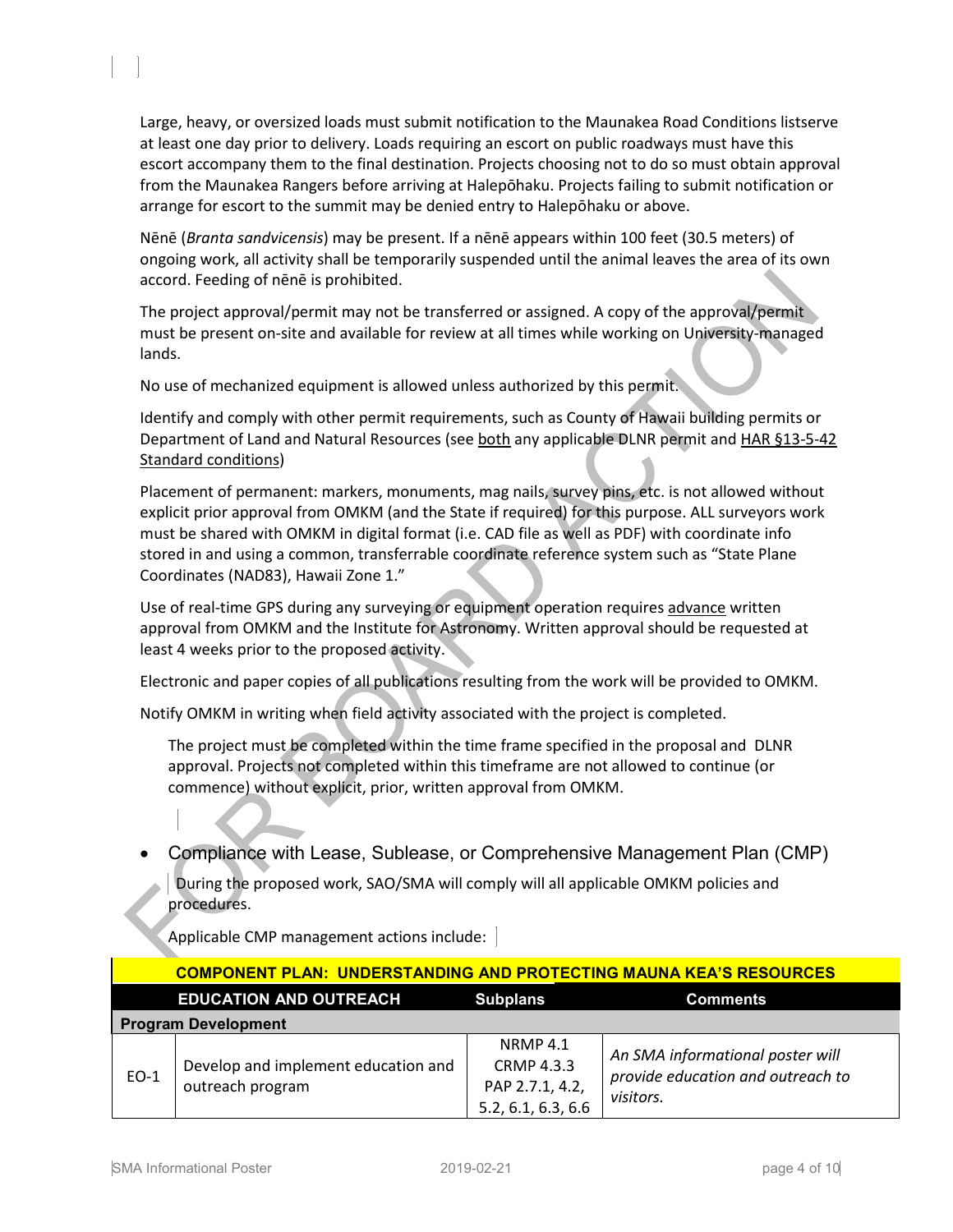|                                             | <b>ASTRONOMICAL RESOURCES</b>                                                                                         | <b>Subplans</b> | <b>Comments</b>                                                                                                                                                    |  |  |
|---------------------------------------------|-----------------------------------------------------------------------------------------------------------------------|-----------------|--------------------------------------------------------------------------------------------------------------------------------------------------------------------|--|--|
| <b>Protection of Astronomical Resources</b> |                                                                                                                       |                 |                                                                                                                                                                    |  |  |
| $AR-1$                                      | Operate the UH Management Areas to<br>prohibit activities resulting in negative<br>impacts to astronomical resources. | <b>PAP 5.1</b>  | SMA will comply with applicable OMKM<br>policies and procedures.                                                                                                   |  |  |
| $AR-2$                                      | Prevent light pollution, radio frequency<br>interference (RFI) and dust.                                              | NRMP 4.2.3.2    | SMA will comply with applicable OMKM<br>policies and procedures. The<br>informational poster will not emit light,<br>sound or any electromagnetic<br>interference. |  |  |

• Identify other required or associated permits

**None** 

l,

• Five Year Outlook

 The informational poster is a new project. It was not included in previous SMA Five Year Outlooks.

## **Community Benefits**

• Benefits to other Maunakea entities and/or global astronomy community

 An informational poster at the SMA will increase public awareness of the research activities of the SMA and the Maunakea Observatories.

• Benefits to the Hawaii Island community

 An informational poster at the SMA will provide members of the Hawaii Island community with information about the operation and research activities of the SMA.

• Will data, publications, or other products be free and available to the public?

 This project is not anticipated to generate data, publications, or other products. The informational poster will visible to all visitors.

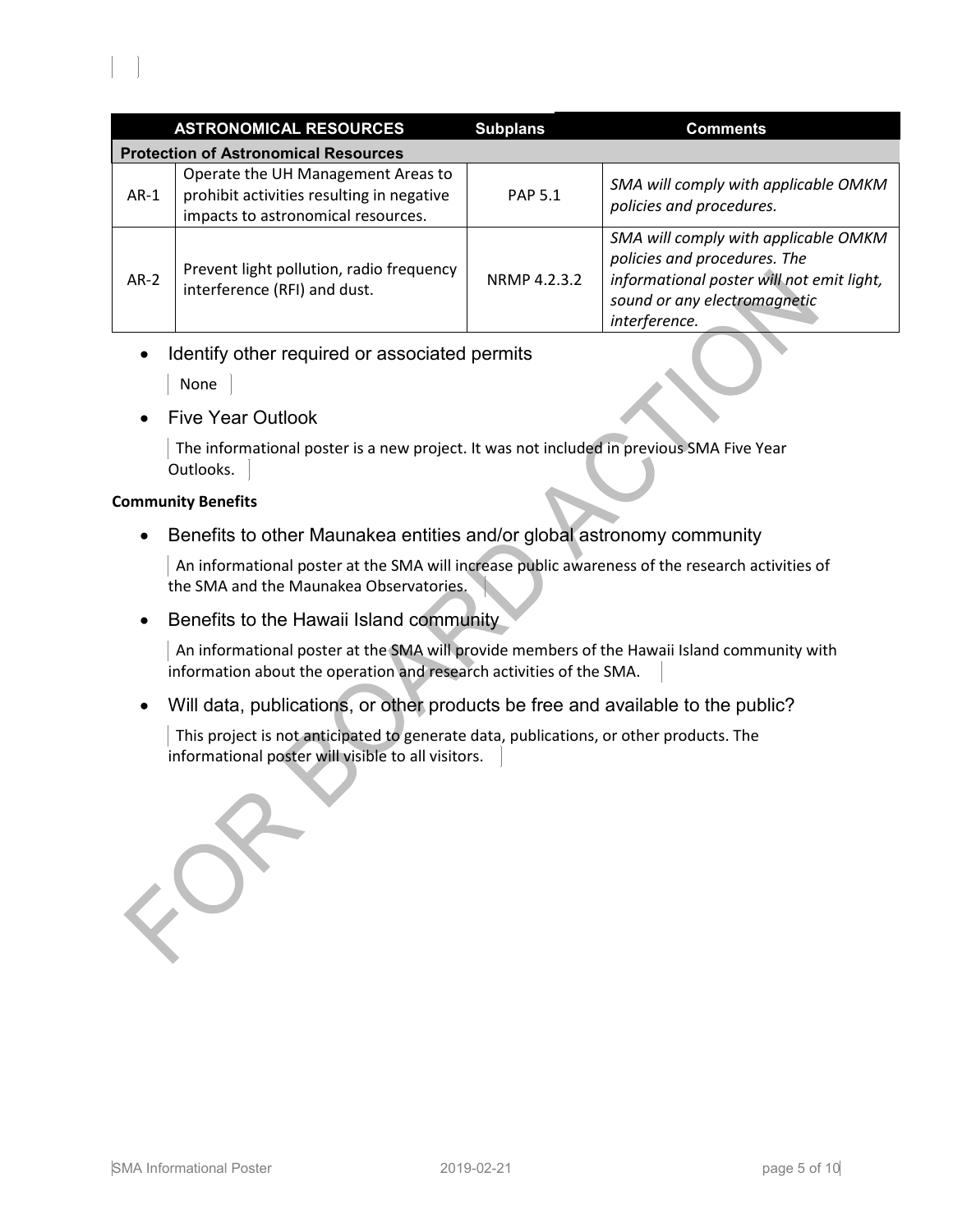

Figure 1. Draft SMA informational poster in waterproof frame. The overall size is 3 ft x 4 ft = 12 sq ft.

l,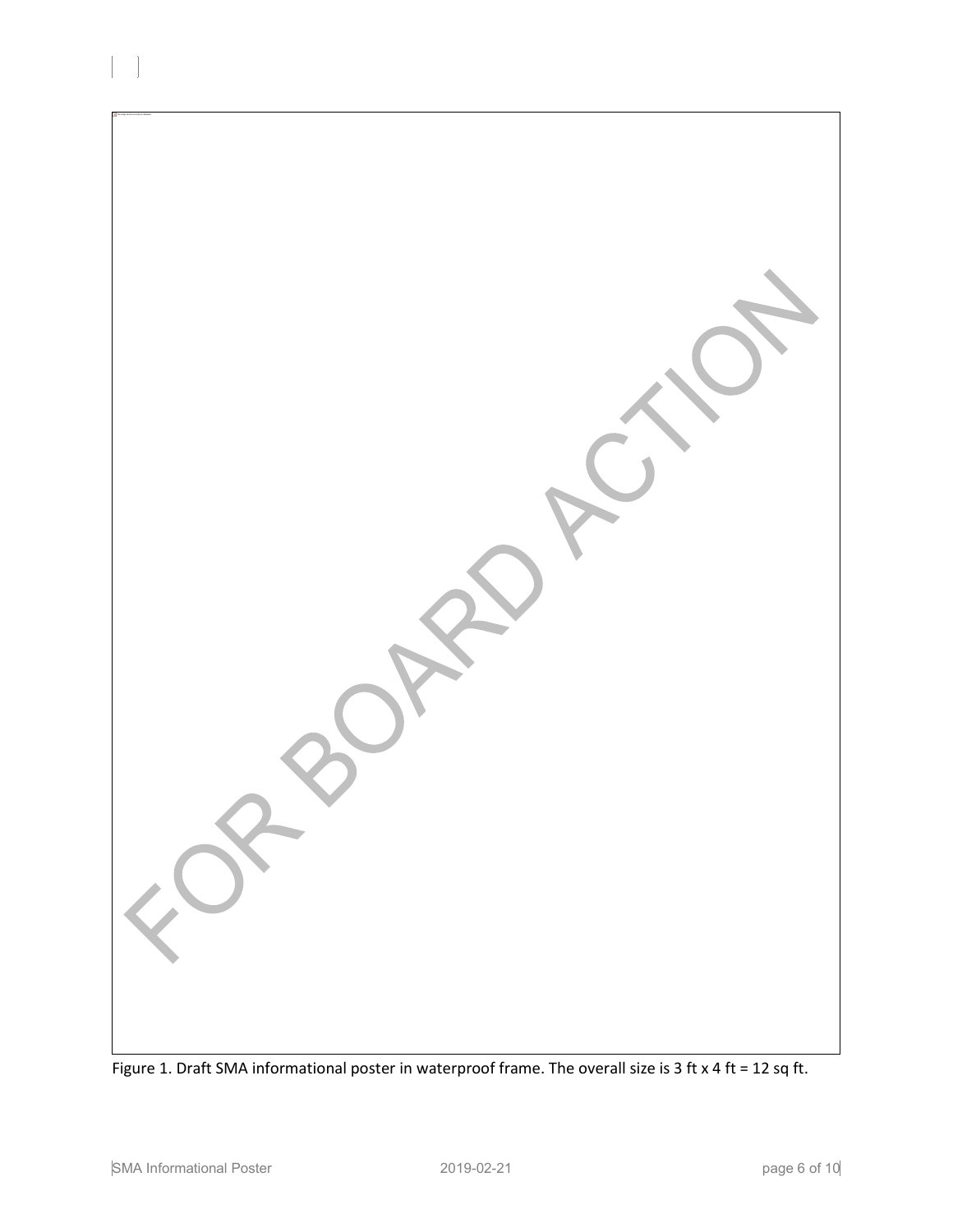



W

Figure 2. Entry door to SMA hangar on Maunakea. *Left*: Existing conditions (February 2019). *Right*: Proposed installation of (draft) informational poster in waterproof frame mounted on exterior wall.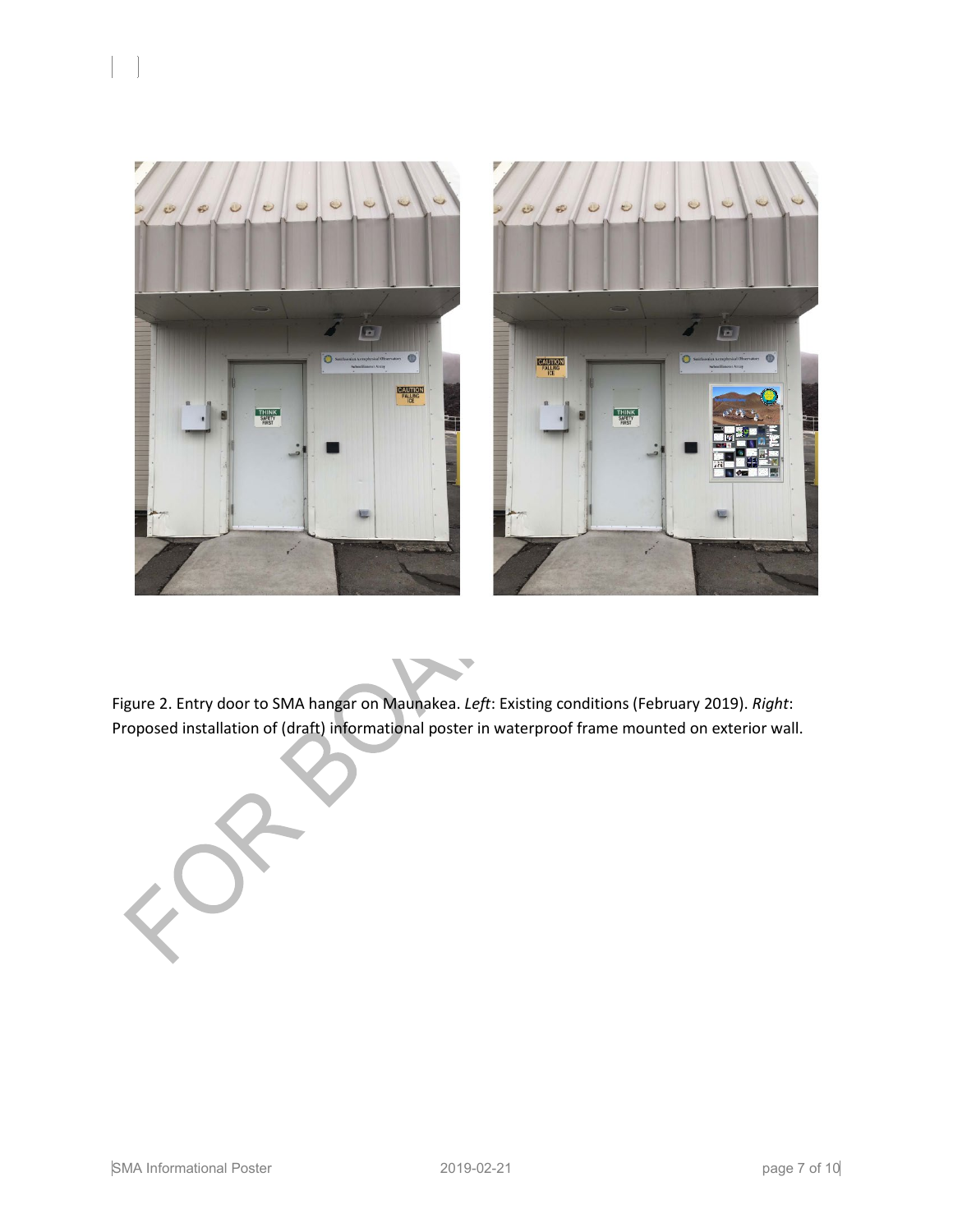



Figure 3. The SMA hangar (center), JCMT (left), and SMA antennas (right) viewed from the Subaru catwalk. The entry door is near the north corner of the hangar (arrow).

SMA Informational Poster 2019-02-21 2019-02-21 page 8 of 10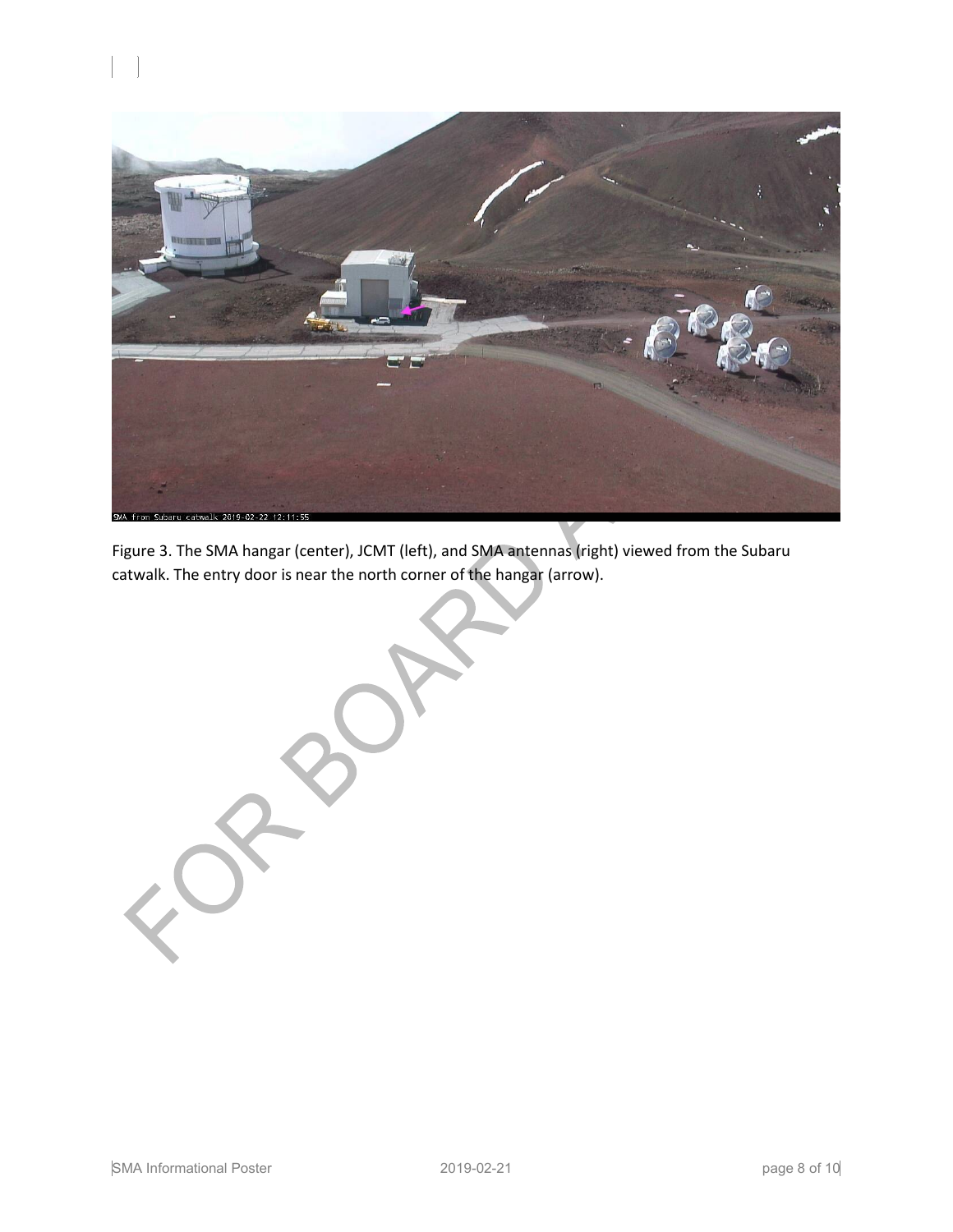#### **DLNR Evaluation Criteria**

l,

After approval by the Maunakea Management Board, the Department of Land & Natural Resources or Board of Land & Natural Resources will evaluate the merits and approve the project based on the following eight criteria (§13-5-30). See<http://dlnr.hawaii.gov/occl/files/2013/08/13-5-2013.pdf>

1. The purpose of the Conservation District is to conserve, protect, and preserve the important natural and cultural resources of the State through appropriate management and use to promote their long-term sustainability and the public health, safety, and welfare. (ref §13-5-1) How is the proposed land use consistent with the purpose of the conservation district?

The project will help protect scientific resources on the summit and educate all visitors.

2. How is the proposed use consistent with the objectives of the Resource subzone of the land on which the land use will occur? (§13-5-13 The objective of this subzone is to ensure, with proper management, the sustainable use of the natural resources of those areas. This subzone shall encompass: lands necessary for providing future parkland and lands presently used for national, state, county, or private parks. Land suitable for outdoor recreational uses such as hunting, fishing, hiking, camping, and picnicking. [And other lands not applicable to Maunakea.])

The project will help promote the sustainable values and uses by educating visitors of the work being conducted and the resulting findings.

3. Describe how the proposed land use complies with the provisions and guidelines contained in chapter 205A, HRS, entitled "Coastal Zone Management".

The project is not near nor is there a direct hydrological connection to the coastal zone.

4. Describe how the proposed land use will not cause substantial adverse impact to existing natural resources within the surrounding area, community or region.

The project is designed to protect resources in the surrounding area while educating visitors.

5. Describe how the proposed land use, including buildings, structures and facilities, is compatible with the locality and surrounding areas, appropriate to the physical conditions and capabilities of the specific parcel or parcels.

The proposed use will only occur in areas of existing development yet supports continuation of existing, approved uses such as recreation which is one of the purposes the parcels are zoned for.

6. Describe how the existing physical and environmental aspects of the land, such as natural beauty and open space characteristics, will be preserved or improved upon.

The poster frame would be located on an existing building and visible only to visitors in the immediate vicinity. No adverse resource is anticipated, rather the sign will help promote continued preservation of existing native resource characteristics.

7. If applicable, describe how subdivision of land will not be utilized to increase the intensity of land uses in the Conservation District.